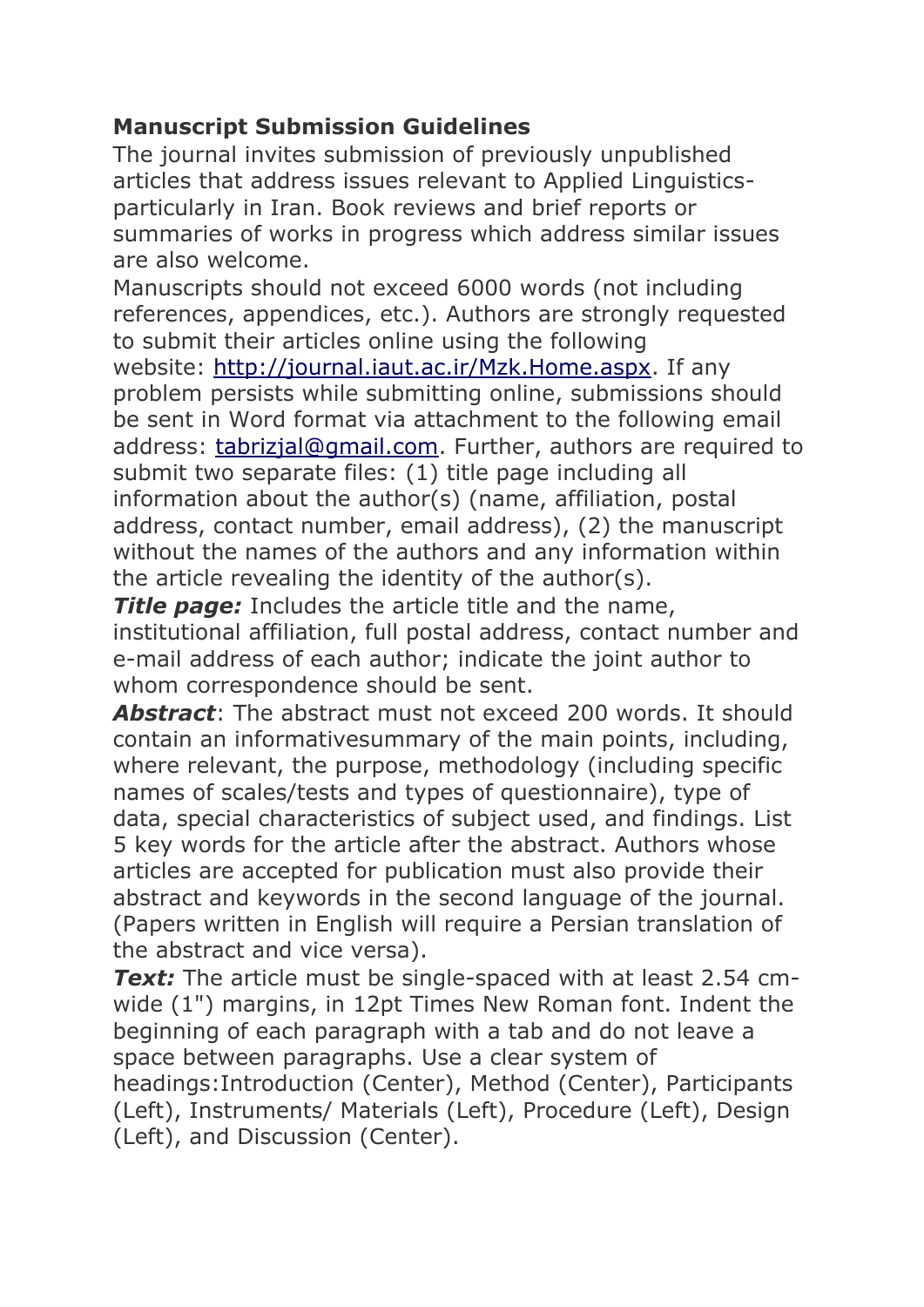*Cited words and quotations:* Use single quotation mark for glosses and terms, double for quoted material. Any quotation that runs for more than 40 words should be set off the main paragraph and does not need quotation marks. Quotations of any length should follow page number after the name of the author and date of publication.

*Notes:* These should be kept to an absolute minimum and should be placed at the *end* of the main text. Do *not* use automatic footnote programs.

*In-text references:* These should appear in the body of the article, not in footnotes, giving the author's last name followed by the year and the page number where relevant (in quotations not in citations). All names of the authors should be included in the first citation, with only the first author followed by et al. in subsequent citations; work by six or more authors should use et al. in all citations. Use authors' first initials if two or more authors with the same surname are referred to in the article. When citing from a reprinting, give the original date second in brackets. All and only works referred to in the text should be listed at the end in References.

*References in articles*: References should be arranged alphabetically by surname, with only initials for first names. The format should be consistent with the following examples:

Hymes, D. (1971). *Pidginization and creolization of language* (2<sup>nd</sup> edition).Cambridge University Press. Anisman, H., Remington, G., &Sklar, L. S. (1979). Effects of inescapable shock on subsequent escape performances: Catecholaminergic mediation of response initiation and maintenance. *Psychopharmacology, 61(1),* 107-124. Trudgill, P. (1992a). Ausbau sociolinguistics and perception of

language in contemporary Europe.*International Journal of Applied Linguistics2.2*, 167-77.

Plonsky, M. (2004). Psychology with style: A hypertext writing guide (Version 5). Retrieved January 10, 2004 from <http://www.uwsp.edu/psych/apa4b.htm>

**Note:** For further information about the editorial style of the journal refer to the American Psychological Association (APA) style (5<sup>th</sup> Edition), available at [http://www.apastyle.org.](http://www.apastyle.org/)